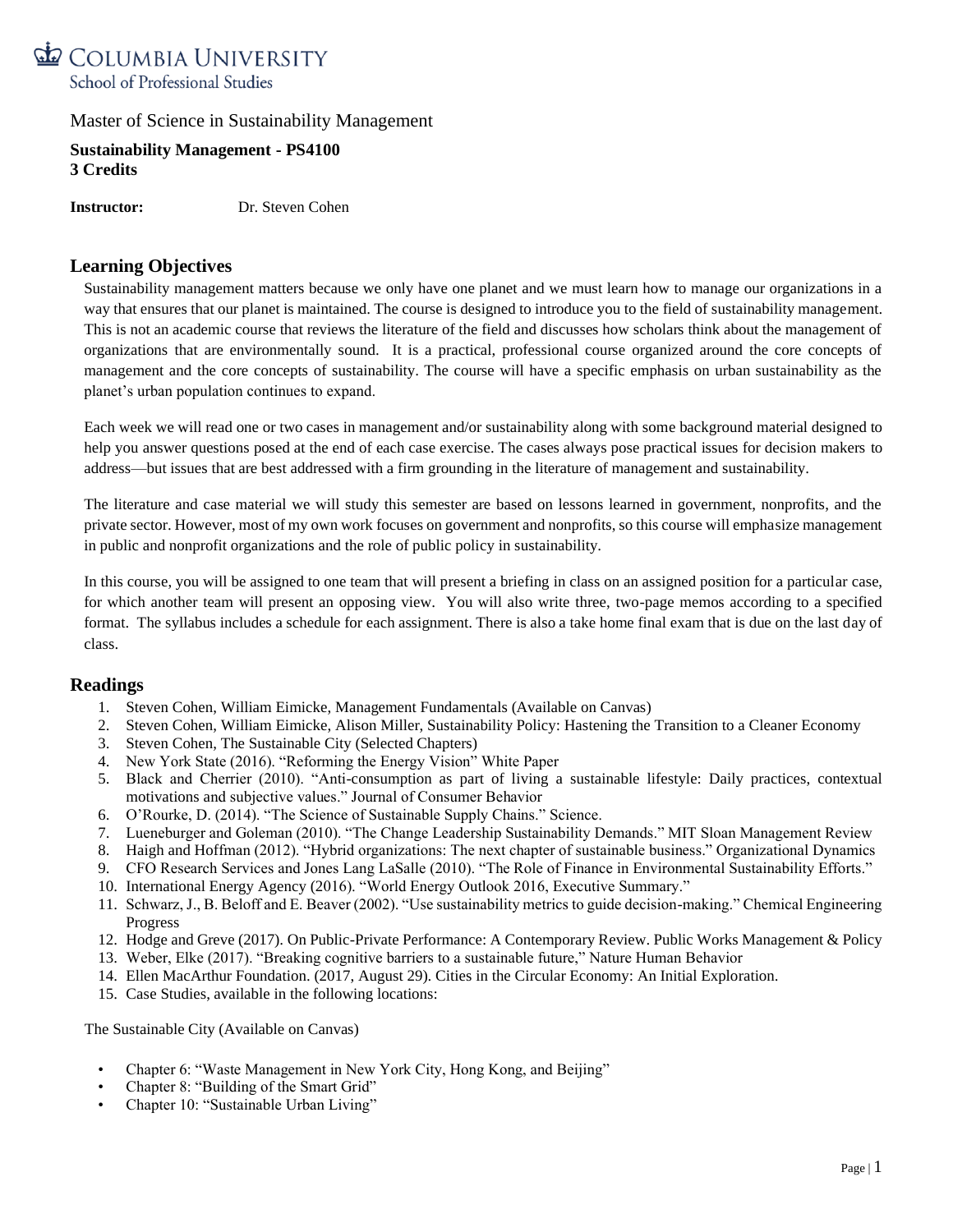# COLUMBIA UNIVERSITY School of Professional Studies

# Master of Science in Sustainability Management

## Canvas

- "Colombia's Bus Rapid Transit (BRT) Development and Expansion"
- "New York State Systems Benefit Charge"
- "Sustainability Planning in New York City"
- "From Waste to Sustainable Materials Management: Three Case Studies on the Transition Journey"
- "Public Private Partnerships for Green Space in NYC"
- "Nuclear Power and the Japanese Earthquake of 2011"
- "Bike Lanes in New York City"

## Harvard Business School

You must purchase these online in our Coursepack at: https://hbsp.harvard.edu/import/648787

- "Kvantum Inc: Social Media Dilemma and Talent Retention" Product #: W15539
- "Esquel Group: Value Innovation through Sustainable Supply Chains" Product #: ST75
- "Patagonia's Path to Carbon Neutrality" Product #: B5916
- "Poppy Barley: Weighing the Costs and Benefits of Sustainability Certification" Product #: W18441
- "Natura Cosmeticos, S.A." Product #: 412052

# **Submissions**

Group memos, individual memos and final exams are due on Canvas by 6:10PM on the day of class, in Word format only

Group PPTs are due on 9AM on the day of the presentation, to be emailed to all 3 CGAs

Late submissions automatically lose half a letter grade

Please make note that for group cases, the presentation should be made by only one group member. The same group member will answer the Q&A, but can seek clarifications from group members if needed.

## **Group Process**

- 1. Each student will have one group project to complete. Groups will be assigned randomly in advance of the first class session, and one person will be assigned the role of group manager. Students that add the course late will be added to an existing group. Groups will consist of 3-4 members.
- 2. Group members are responsible for setting meetings and identifying roles and responsibilities.
- 3. Group manager will submit work plan to Avantika two weeks prior to presentation, outlining each person's role and a timeline for completed activities.
- 4. Group manager will email PowerPoint presentation to Avantika by 9am on the day of the presentation. The PowerPoint should contain no more than 5-6 slides.
- 5. One person in the group submits the written memo via Canvas.
- 6. Both Groups A and B will give a 10-minute briefing (5-minute presentation and 5-minute Q&A), in-person at the start of class on the assigned date.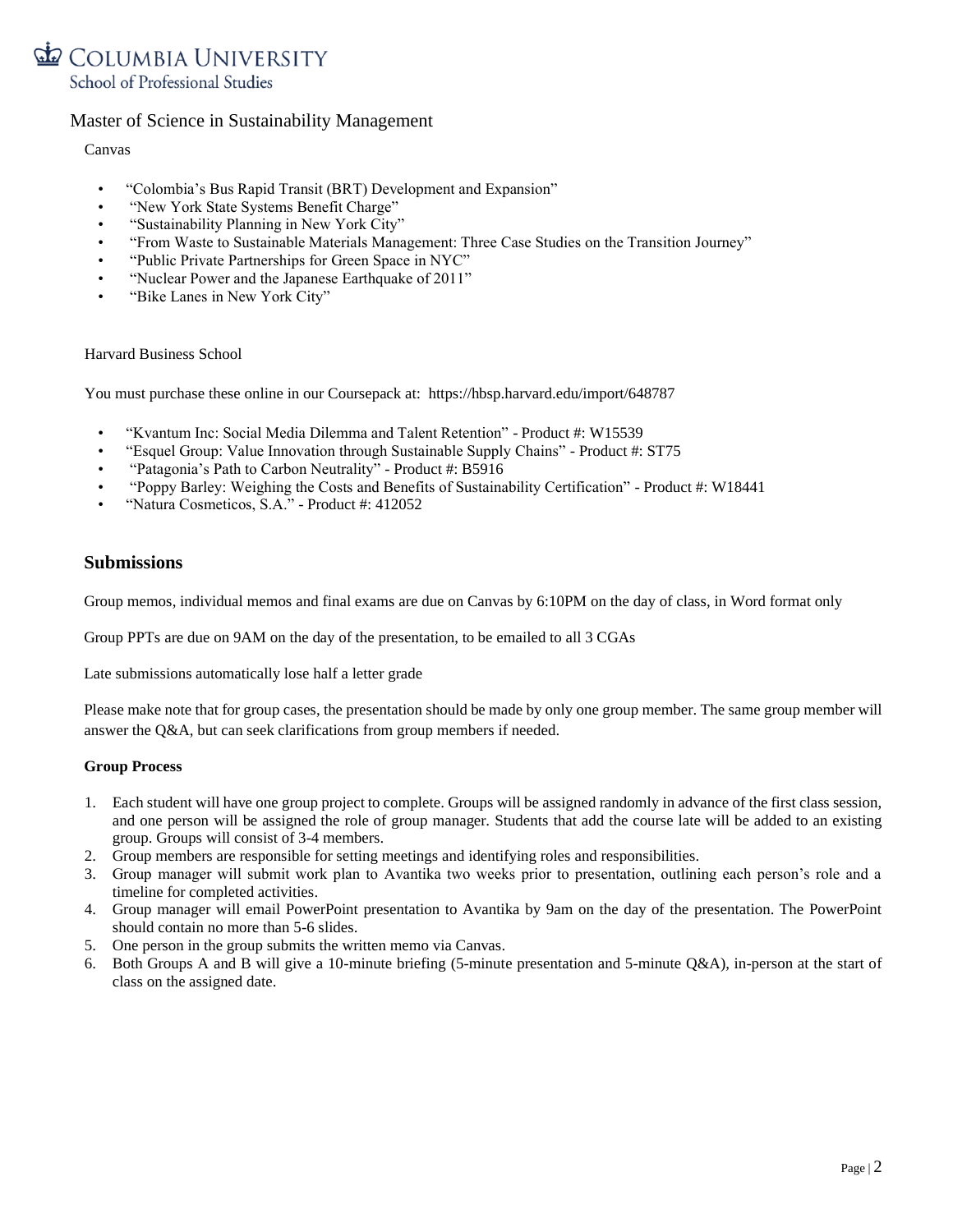

## **Summary of Due Dates**

Cases will be due by 6:10PM on the due date via upload to the Assignments section on Canvas.

| Week | <b>Case Study</b>                                                                                         | Due by 6:10pm<br>(via Canvas)                                 |
|------|-----------------------------------------------------------------------------------------------------------|---------------------------------------------------------------|
| 1    | None                                                                                                      | None                                                          |
| 2    | Kvantum Inc: Social Media Dilemma and Talent Retention                                                    | Group Case #1 DUE                                             |
| 3    | Colombia's Bus Rapid Transit (BRT) Development and Expansion                                              | Individual Memo #1 DUE                                        |
| 4    | New York State Systems Benefit Charge<br>Sustainability Planning in NYC                                   | Group Case #2 DUE<br>Group Case #3 DUE                        |
| 5    | From Waste to Sustainable Materials Management: Three Case Studies on the<br><b>Transition Journey</b>    | Group Case #4 DUE                                             |
| 6    | Sustainability Leadership: Panel Moderated by George Sarrinikolaou                                        | None                                                          |
| 7    | Waste Management in New York City, Hong Kong, and Beijing (Chap. 6)                                       | Group Case #5 DUE                                             |
| 8    | Esquel Group: Value Innovation through Sustainable Supply Chains<br>Patagonia's Path to Carbon Neutrality | Individual<br>Memo<br>#<br>$\mathcal{L}$<br>Group Case #6 DUE |
| 9    | Public Private Partnership for Green Space in NYC<br>Sustainable Urban Living (Chap. 10)                  | Group Case #7 DUE<br>Group Case #8 DUE                        |
| 10   | No Class (Election Day)                                                                                   | None                                                          |
| 11   | Poppy Barley: Weighing the Costs and Benefits of Sustainability Certification                             | Individual Memo #3 DUE                                        |
| 12   | Building of the Smart Grid (Chap. 8)<br>Nuclear Power and the Japanese Earthquake of 2011                 | Group Case # 9 DUE<br>Group Case #10 DUE                      |
| 13   | Natura Cosméticos, S.A.<br>Bike Lanes in New York City                                                    | Group Case #11 DUE<br>Group Case #12 DUE                      |
| 14   | None                                                                                                      | <b>FINAL EXAM DUE</b>                                         |

# **Method of Evaluation**

- Individual Case Memos 45%
- Final Exam  $-35%$
- Group Case Presentation & Memo  $10\%$ <br>• Class Participation and Attendance  $10\%$
- Class Participation and Attendance 10%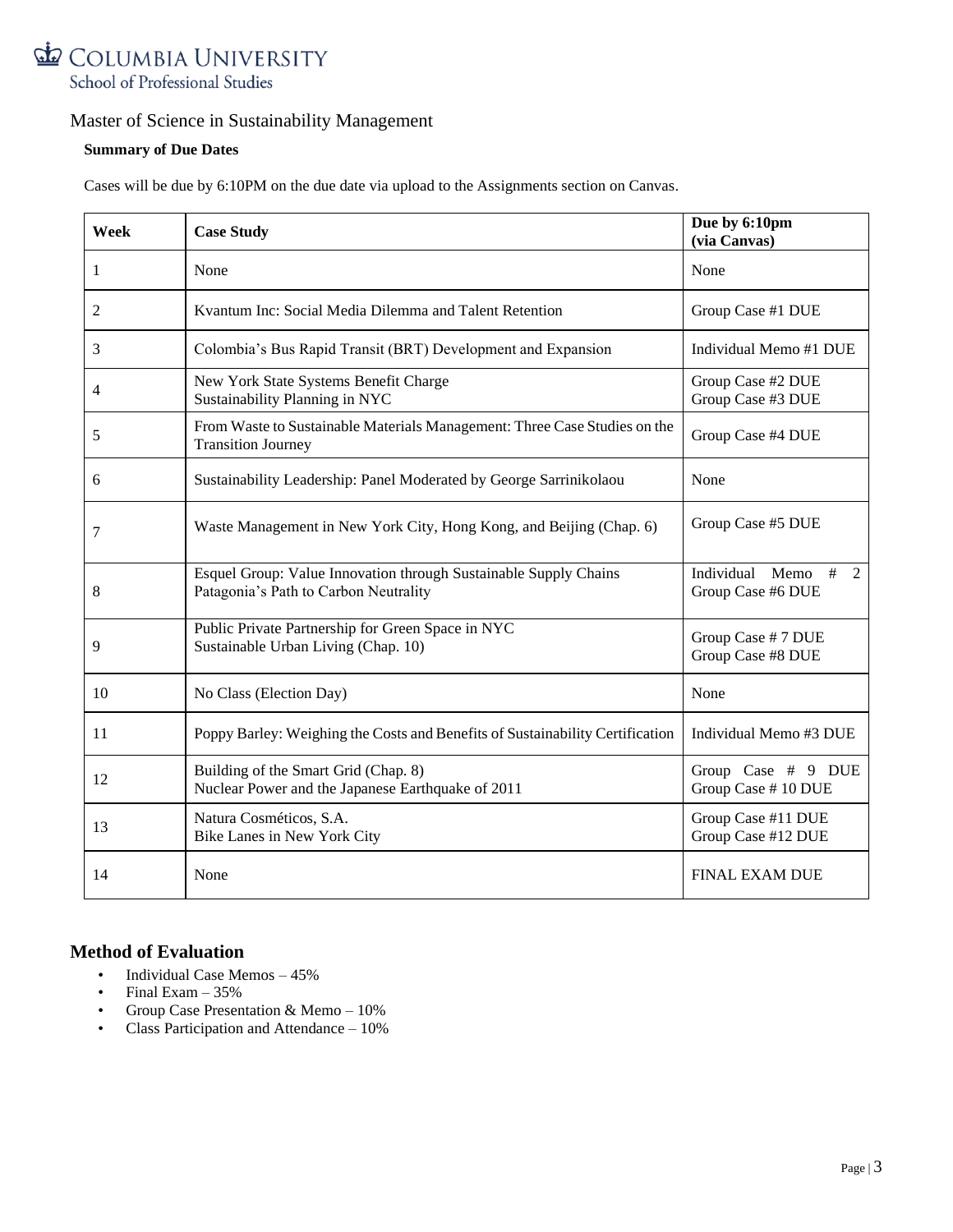

## Grading Policy

ALL ASSIGNMENTS MUST BE SUBMITTED ON TIME. ANY LATE SUBMISSIONS RECEIVE AN AUTOMATIC REDUCTION OF ONE-HALF LETTER GRADE. IF AN ASSIGNMENT IS AN HOUR LATE OR A MONTH LATE, THE PENALTY IS THE SAME. IT IS A SMALL PENALTY AND IS NON-NEGOTIABLE.

## **School Policies**

## *Copyright Policy*

Please note—Due to copyright restrictions, online access to this material is limited to instructors and students currently registered for this course. Please be advised that by clicking the link to the electronic materials in this course, you have read and accept the following:

The copyright law of the United States (Title 17, United States Code) governs the making of photocopies or other reproductions of copyrighted materials. Under certain conditions specified in the law, libraries and archives are authorized to furnish a photocopy or other reproduction. One of these specified conditions is that the photocopy or reproduction is not to be "used for any purpose other than private study, scholarship, or research." If a user makes a request for, or later uses, a photocopy or reproduction for purposes in excess of "fair use," that user may be liable for copyright infringement.

#### *Academic Integrity*

Columbia University expects its students to act with honesty and propriety at all times and to respect the rights of others. It is fundamental University policy that academic dishonesty in any guise or personal conduct of any sort that disrupts the life of the University or denigrates or endangers members of the University community is unacceptable and will be dealt with severely. It is essential to the academic integrity and vitality of this community that individuals do their own work and properly acknowledge the circumstances, ideas, sources, and assistance upon which that work is based. Academic honesty in class assignments and exams is expected of all students at all times.

SPS holds each member of its community responsible for understanding and abiding by the SPS Academic Integrity and Community Standards posted at [http://sps.columbia.edu/student-life-and-alumni-relations/academic-integrity-and-community](http://sps.columbia.edu/student-life-and-alumni-relations/academic-integrity-and-community-standards)[standards.](http://sps.columbia.edu/student-life-and-alumni-relations/academic-integrity-and-community-standards) You are required to read these standards within the first few days of class. Ignorance of the School's policy concerning academic dishonesty shall not be a defense in any disciplinary proceedings.

#### *Accessibility*

Columbia is committed to providing equal access to qualified students with documented disabilities. A student's disability status and reasonable accommodations are individually determined based upon disability documentation and related information gathered through the intake process. For more information regarding this service, please visit the University's Health Services website: [http://health.columbia.edu/services/ods/support.](http://health.columbia.edu/services/ods/support)

## **Course Schedule**

**Week 1:** Introduction to Management, Public Management, and Sustainability Management

**Week 2:** Internal Organizational Management: People, Work, Money, and Information

- **Week 3:** External Organizational Management: Strategy and Communications
- **Week 4:** The Role of Government in Promoting Sustainability
- **Week 5):** The Circular Economy
- **Week 6:** Sustainability Leadership: Panel Moderated by George Sarrinikolaou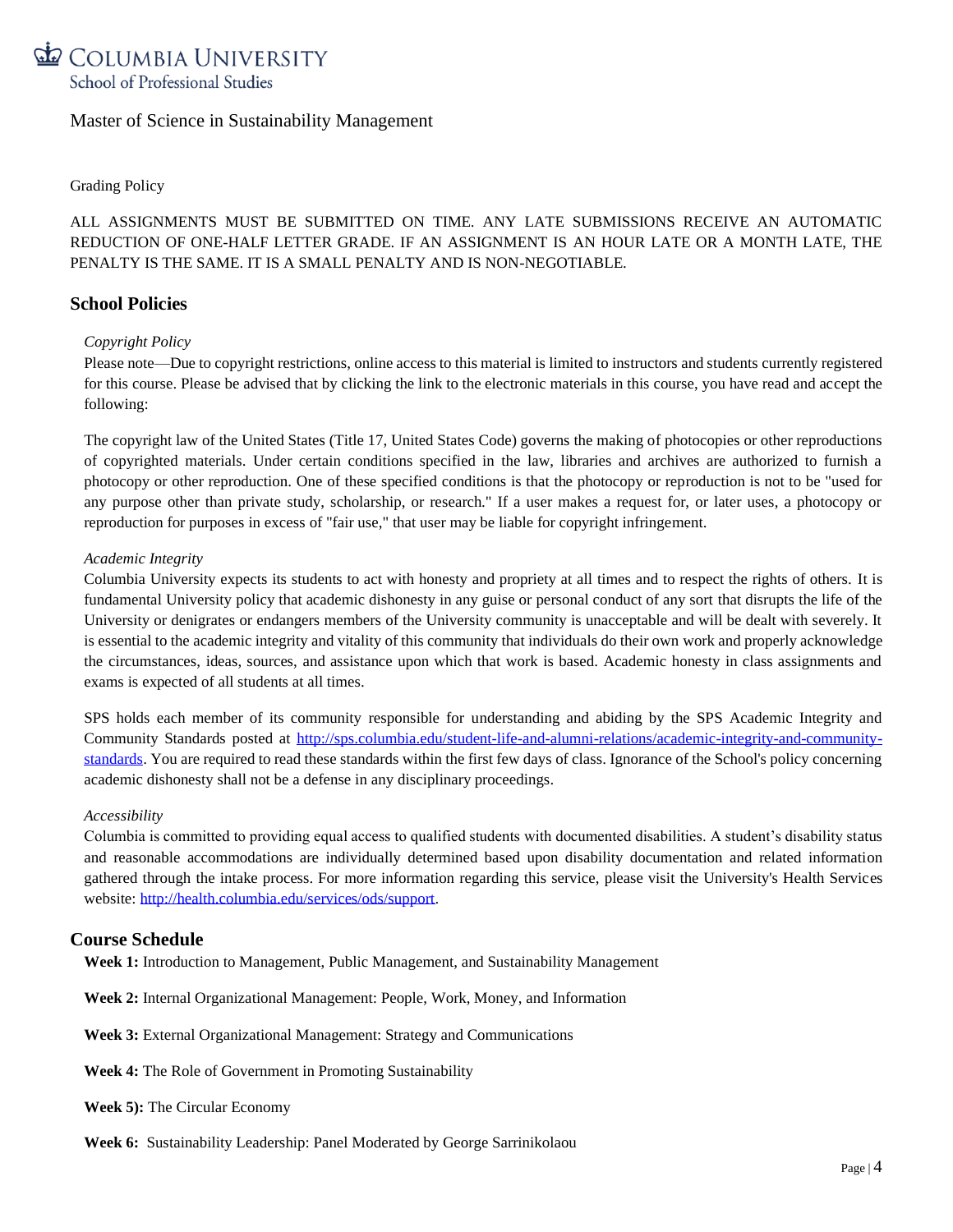# COLUMBIA UNIVERSITY School of Professional Studies

## Master of Science in Sustainability Management

**Week 7:** Sustainable Urban Systems: Defined and Explained

**Week 8:** Management in the 21st Century: Sustainability, Outsourcing, Supply Chains, Network Management, and Public-Private Partnerships

**Week 9:** The Sustainable Lifestyle

**Week 10:** Election Day - No Class

**Week 11:** Sustainable Business and Finance

**Week 12:** The Centrality of Energy: Moving from Fossil Fuels to Renewable Energy

**Week 13:** Sustainability Metrics, Management Innovation, and Quality Management

**Week 14:** A Sustainable Planet and Conclusions

#### **Week 1: Introduction to Management, Public Management, and Sustainability Management**

#### Reading Assignment:

- Management Fundamentals: Chapters 1 and 2
- Sustainability Policy: Hastening the Transition to a Cleaner Economy: Chapter 1

In-Class Videos:

- [Sustainability Management: Lessons From and For New York City, America, and the Planet](https://vimeo.com/22496839)
- [What is Sustainable Development?](https://www.youtube.com/watch?v=7V8oFI4GYMY)

#### **Week 2: Internal Organizational Management: People, Work, Money and Information**

Reading Assignment:

Management Fundamentals: Chapters 3 and 4

In-Class Video:

● [3-6-1 Google's Organizational Culture](https://www.youtube.com/watch?v=f_R3XG7s2hw)

#### **Group Case #1: Kvantum Inc.: Social Media Dilemma and Talent Retention** (Purchase via Harvard Business Review)

The chief executive officer of Kvantum Inc. (KI) received a distressing email from the human resources manager at Data Research Services. The two companies shared office space, and Data Research Services (DRS) had invested seed capital in Kvantum. However, a Data Research Services employee was now accusing one of Kvantum's most competent junior data scientists of harassment. The Kvantum employee had apparently approached the Data Research Services employee personally and then again through a popular social networking website. If the allegations were verified, Kvantum could lose a valuable employee. Moreover, a workplace scandal could adversely impact the start-up's reputation. The issue required immediate action. Should it be considered misbehavior? If so, what kind of misbehavior? Most importantly, how should Kvantum resolve the problem?

In this case, you are the Human Resource Manager of Kvantum Inc. Write a memo to the Chief Executive Officer of Kvantum, suggesting possible solutions to the problem mentioned above. The memo should answer the following questions: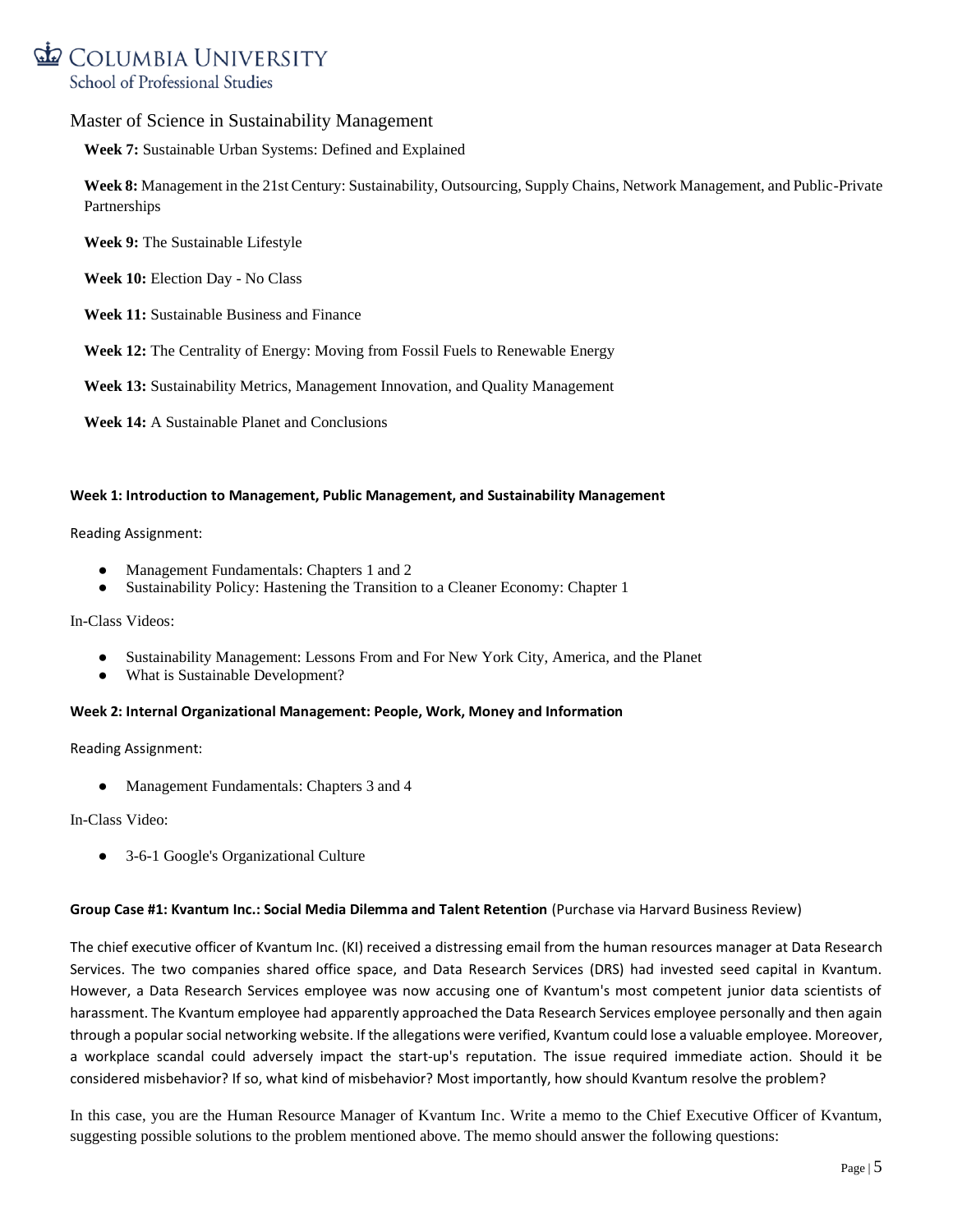

- 1. **Group A & B**: What is the kind of relationship shared between KI and DRS? Why is it important for KI to maintain this relationship?
- 2. **Group A & B**: What issues are Kvantum Inc. facing?
- 3. **Group A**: Argue for a case that suggests that Samarth Sachdeva *should* be terminated from his job. What approach should Kvantum Inc. follow?
- 4. **Group B**: Argue for a case that suggests that Samarth Sachdeva *should not* be terminated from his job. What approach should Kvantum Inc. follow?

#### **Week 3: External Organizational Management: Strategy and Communications**

Reading Assignment:

Management Fundamentals: Chapters 10 and 11

In-Class Video:

Patagonia and Transparency

## **Individual Memo #1: "Colombia's Bus Rapid Transit (BRT) Development and Expansion"** (Available on Canvas)

Many major cities in Colombia struggle with managing transportation issues arising from growing populations and vehicle use and the development of sustainable public transportation alternatives. Rapidly developing metropolises suffer from highly congested roadways, extreme air pollution, and high rates of road related accidents. In Colombia, these issues stem partly from the oversaturation of independent bus operators, underinvestment in infrastructure, and inefficient operations. In 2002, Colombia championed the National Urban Transport Program (NUTP) that revolutionized the public transport system; implementing Strategic Public Transportation Systems (SPTS) and expanding Bus Rapid Transit (BRT) systems in major cities. In the process, Colombia had to overcome a variety of significant barriers. The first BRT system, TransMilenio, was built in Bogotá. Its initial success made it a model for the rest of the country. TransMilenio helped galvanize support for the national plan to expand BRT systems to 8 other cities in Colombia. The National Urban Transport Program (NUTP) is considering expanding the BRT system to five other cities in Colombia, but smaller in size than where they previously operated (populations less than 600,000). However, NUTP wants to avoid some of the issues that have developed with Phase II of TransMilenio, which include questions about funding for future phases and increased public debate about the merits of a bus network over rail system. Public approval for TransMilenio is fairly low, and users complain about lack of maps at stations, overcrowding, lack of safety, and high prices for many users who live on less than minimum wage. In light of this controversy, the Transportation Commissioner has asked you, the Deputy Commissioner for Capital Projects, to make a recommendation regarding BRT expansion. You have been asked to address these three questions:

- 1. Should NUTP expand the BRT system to other cities despite recent controversies with TransMilenio? Why or why not? If yes, create a plan for expansion and include a stakeholder engagement plan. If no, be sure to explain why, paying particular attention to key stakeholders.
- 2. How can the program overcome low public approval? What are the key factors for success and steps for achieving them?
- 3. What are the political and managerial costs and benefits of your strategy?

Additional information regarding Colombia's Bus Rapid Transit can be found in thi[s video.](https://www.youtube.com/watch?v=tCH16Cp7S9s)

#### **Week 4: The Role of Government in Promoting Sustainability**

Reading Assignment:

- Sustainability Policy: Hastening the Transition to a Cleaner Economy: Chapters 2 and 3
- Management Fundamentals: Chapter 7
- The Sustainable City: Chapters 1 and 5
- New York State, 2016, ["Reforming the Energy Vision" White Paper](https://www.ny.gov/sites/ny.gov/files/atoms/files/WhitePaperREVMarch2016.pdf)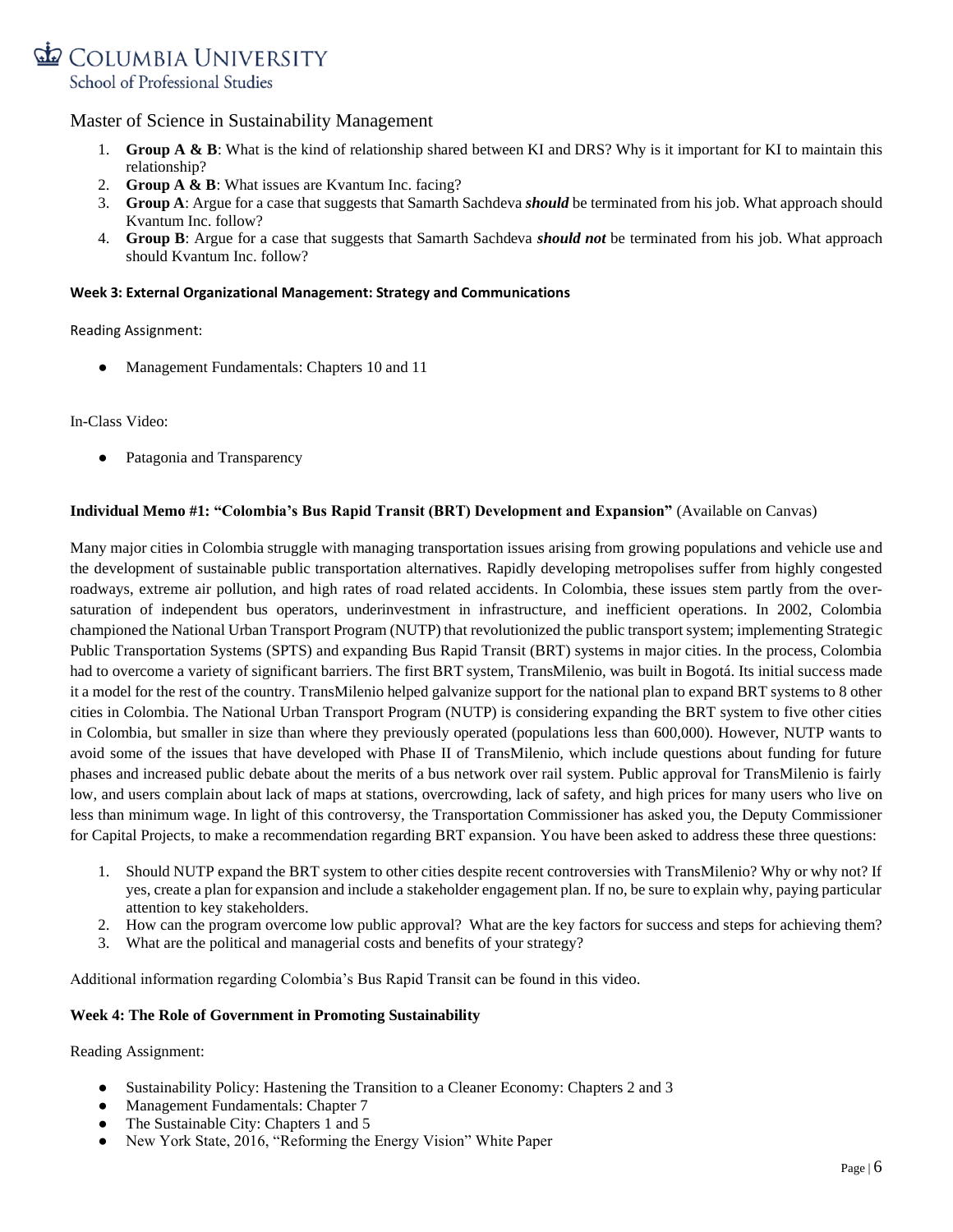

In-Class Video:

• [GSFA 2017 | C40 Cities and Citi Foundation | We Live Here Together](https://www.youtube.com/watch?v=n4tvYmnG0wU&feature=youtu.be)

## **Group Case #2:** "New York State Systems Benefit Charge" (Available on Canvas)

You work for the Public Service Commission, the group that approved the state's Clean Energy Fund (CEF) effective January 21, 2016. Your team is tasked with developing the CEF progress report and providing advice to other states that have public benefit funds, but might be considering the CEF model. The following questions need to be considered in your review:

- 1. **Groups A & B**: What is the role of the government in sustainability? How does this role differ at the local, state and national levels in the U.S.?
- 2. **Group A**: Argue that the Clean Energy Fund, in its current state, is beneficial for the State of New York.
- 3. **Group B:** Argue that the Public Utility Commission should focus on the energy market transition.
- 4. **Groups A & B:** Explain the costs, benefits, and challenges of your recommendation.

**Group Case #3:** "Sustainability Planning in NYC" (Available on Canvas)

Mayor Bloomberg launched "PlaNYC 2030: A Greener, Greater New York" in 2007 and formed the Office of Long-Term Planning and Sustainability to implement the plan's 100+ initiatives across the categories of Energy, Transportation, Water, Solid Waste, Green Buildings, and Climate Change, among others. Working with over 25 city agencies to implement, the plan is based on the idea that environment and economic development are linked, and sustainability must be embedded in a city for it to flourish longterm and attract and retain businesses and residents. Bloomberg's successor, Mayor de Blasio, has rebranded and revamped PlaNYC to "One New York: The Plan for a Strong and Just City," with a new focus on equity and reducing poverty, recognizing that the environment is highly connected to these issues. You are a team working for a sustainability consulting firm, and your firm has been hired by another large American city that is interested in developing a sustainability plan for the first time. Your client wants you to consider the challenges that New York City faced in the transition from PlaNYC to OneNYC, the major differences between the two plans, and make a recommendation on how to approach the city's first sustainability plan. You have been asked to address the following questions:

- 1. **Group A & B**: What are the major differences between the PlaNYC and OneNYC plans?
- 2. **Group A:** Recommend an approach that focuses primarily on environmental initiatives based on ideas from PlaNYC.
- 3. **Group B:** Recommend an approach that focuses primarily on social initiatives based on ideas from OneNYC.
- 4. **Group A & B:** What are the advantages and disadvantages of your recommendation? What are the potential challenges?
- 5. **Group A & B:** What is the role of metrics/measurement in your recommended plan?

#### **Week 5: Circular Economy**

Reading Assignment:

- Ellen MacArthur Foundation. (2017, August 29). [Cities in the Circular Economy: An Initial Exploration.](https://www.ellenmacarthurfoundation.org/assets/downloads/publications/Cities-in-the-CE_An-Initial-Exploration.pdf)
- Ellen MacArthur Foundation. (2013). Towards the Circular Economy.

In-Class Videos:

- [Circular Economy in Cities](https://www.youtube.com/watch?v=lNd5dZE3MQ8)
- Dutch Businesses Work to Test the Concept of a Circular Economy

**Group Case #4: "From Waste to Sustainable Materials Management: Three Case Studies of the Transition Journey"** (Available on Canvas)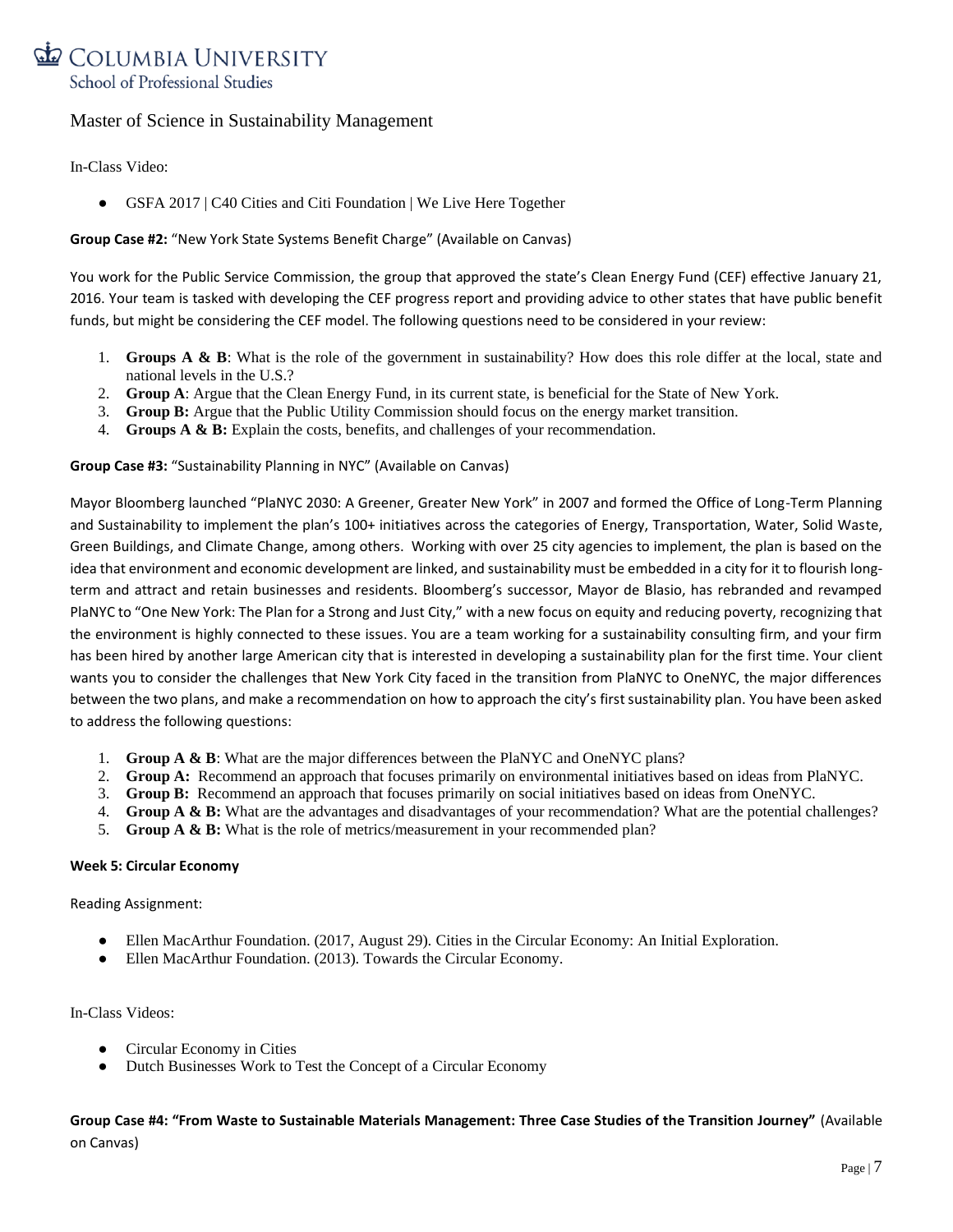

- 1. **Group A & B**: Explain the concept of circular economy in the waste management system.
- 2. **Group A**: Choose the San Francisco case study from the paper and give its details, pros, and cons.
- 3. **Group B:** Choose the Flanders case study from the paper and give its details, pros, and cons.
- 4. **Group A & B**: Give suggestions (new plans) as to how the case study you chose could become more successful.
- 5. **Group A & B:** Using examples from the other two case studies, suggest how they can be incorporated into the selected case study's overall waste management plan.

#### **Week 6: Sustainability Leadership: Panel Moderated by George Sarrinikolaou**

#### **Week 7: Sustainable Urban Systems: Defined and Explained**

Reading Assignment:

- Sustainability Policy: Hastening the Transition to a Cleaner Economy: Chapter 5
- The Sustainable City: Chapter 2

In-Class Video:

● [Can Los Angeles Be Sustainable?](https://youtu.be/nAoZ9U2W-DM)

# **Group Case #5: "Waste Management in New York City, Hong Kong, and Beijing**" (Chapter 6 of *The Sustainability City*, Available on Canvas)

Hong Kong is one of the many regions in the world that faces waste capacity issues, due to high population growth, increased economic activity, and limited landfills. Your team of consultants has been hired by the Hong Kong Environmental Protection Department (EDP) to provide recommendations on improving waste management in Hong Kong. The Department has asked you to consider waste practices in other large cities, both in neighboring China and in the United States. Consider the practices of New York City and Beijing as you are developing your recommendation, and consider these questions:

- 1. **Groups A & B**: What are the major challenges to effective waste management in large, densely populated cities?
- 2. **Group A:** Argue that the EDP will be able to solve their landfill problem through recycling and a reduction of food waste going to the landfill.
- 3. **Group B:** Argue that recycling and food waste reduction is not enough and therefore the EDP will have to implement a new waste program. Suggest a new waste program for EDP to implement.
- 4. **Group A:** Using an example from New York City, what recycling mechanism should Hong Kong incorporate as part of its overall waste management plan?
- 5. **Group B:** Using an example from Beijing, what recycling mechanism should Hong Kong incorporate as part of its overall waste management plan?
- 6. **Groups A & B**: How will your plan address the planned closure of the three landfills in 2020?

## **Week 8: Management in the 21st Century: Sustainability, Outsourcing, Supply Chains, Network Management, and Public-Private Partnerships**

Reading Assignment:

- O'Rourke, D. (2014). ["The Science of Sustainable Supply Chains.](http://www.sciencemag.org/content/344/6188/1124.full.pdf?sid=0960aab4-9569-4b0c-baf0-1603d9642c0e)" *Science.*
- Lueneburger and Goleman (2010). ["The Change Leadership Sustainability Demands."](http://sloanreview.mit.edu/article/the-change-leadership-sustainability-demands/) *MIT Sloan Management Review*
- Management Fundamentals: Chapters 8 and 9
- The Sustainable City: Chapter 9
- Hodge and Greve. (2017). [On Public-Private Performance: A Contemporary Review.](http://journals.sagepub.com/doi/pdf/10.1177/1087724X16657830) *Public Works Management & Policy*

In-Class Videos: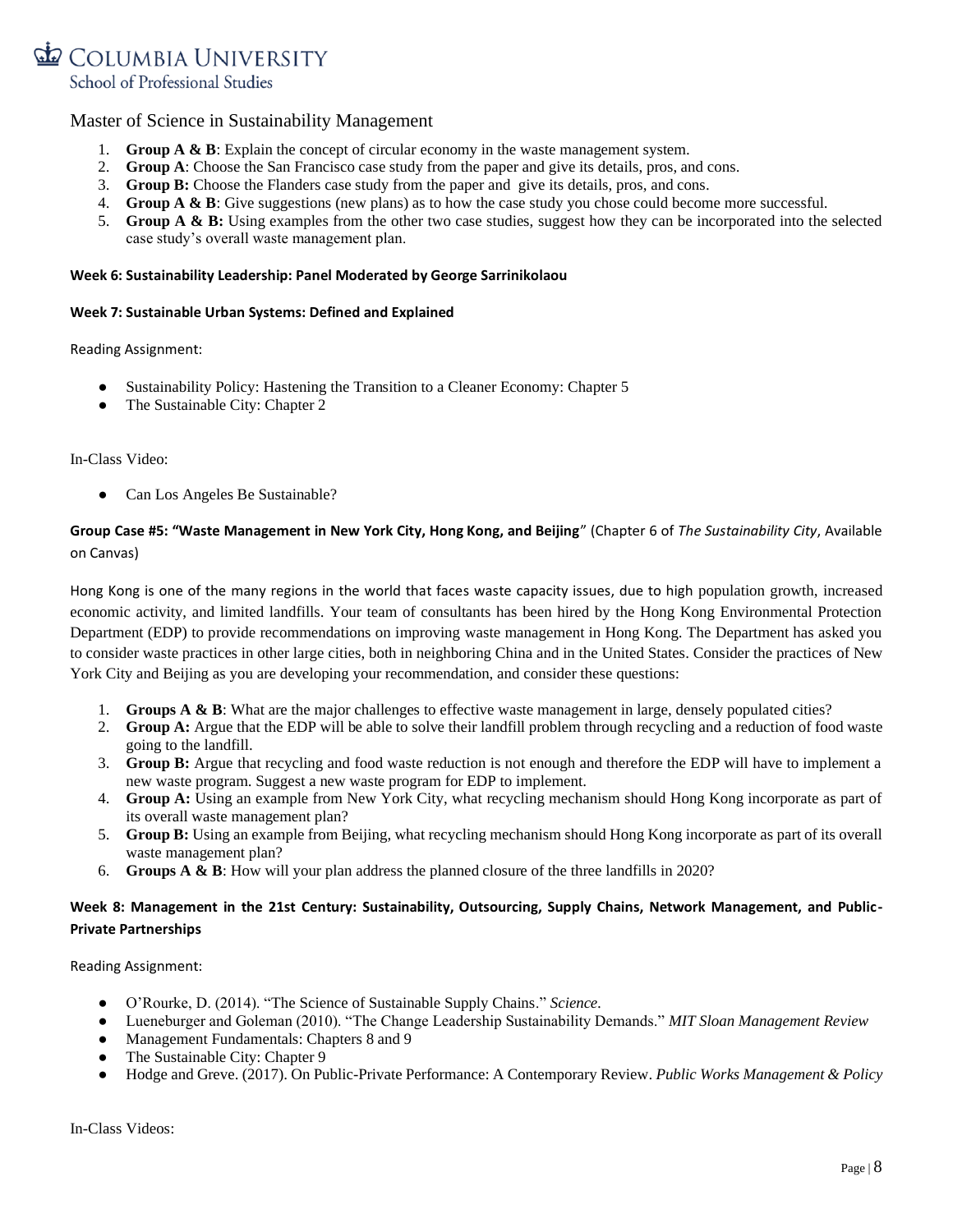

- [Modernizing LaGuardia: Skanska's Role in the \\$5.1B Public-Private Partnership](https://www.youtube.com/watch?v=xAXju9NFmJ8)
- Fjällräven Re-Kånken [Designer's Vision](https://www.youtube.com/watch?v=s7nRBa4rkTc)

## **Individual Memo #2: Esquel Group: Value Innovation Through Sustainable Supply Chains** (Purchase via Harvard Business Review)

The Esquel, one of the world's largest cotton-based textile and apparel manufacturing companies, produces shirts for from scratch through a vertically integrated supply chain for many major brands, including Tommy Hilfiger, Hugo Boss, Ralph Lauren, Lacoste, and Nike, and department stores around the world. Its leadership, comprising Chairman Marjorie Yang, Vice Chairman Teresa Yang, and CEO John Cheh, had made significant strides over the past two decades, fostering and developing sustainability practices across their supply chain. Set in the early part of 2012, this case tracks their decision-making process as they saw an opportunity to develop a greenfield site in the city of Guilin in Guangxi Province, China. They named this new development project "Integral", following the Buddhist concept of harmony between the natural and surrounding environment, the workplace and the workforce culture, and the pursuit of innovation, community, and excellence. The main issues the Esquel leadership faced were to define the vision and mission for Integral around the short and long-term value proposition of the Integral site. What could be the contribution of the Integral site to the Esquel network, and in what ways could they make the Integral site a showcase for the sustainability focus of the organization?

You are the Sustainability Manager at the Esquel group. Write a memo addressing the following questions**:**

- 1. How has the Esquel Group incorporated sustainability into its day-to-day business, including its supply chain?
- 2. What are the major challenges faced by the Esquel Group?
- 3. Explain the Integral greenfield project and advocate why the Esquel group *should/should not* move forward with the project while addressing the labor supply and cost challenges of the garment manufacturing industry in China?

#### **Group Case #6: "Patagonia's Path to Carbon Neutrality by 2025** (Purchase via Harvard Business School)

Patagonia, an outdoor clothing company based in Ventura, CA, has the goal of becoming carbon neutral by 2025. They are hoping to develop a strategy so that other companies can replicate the path they took. Patagonia believes the key to reaching their goal is through their supply chain. However, they have limited control over their suppliers since they are not largely not vertically integrated. The majority of their emissions, 80%, come from raw materials production. You are a leader of a team of sustainability consultants that have been commissioned by Patagonia to analyze their Carbon Neutrality Plan and develop additional ways they can reach their goal. The recommendation is to be in the form of a two-page action memo that addresses these questions:

- 1. **Groups A & B:** Is Patagonia's Carbon Neutrality Plan realistic?
- 2. **Group A:** Argue that Patagonia *should* focus on using existing fabrics (recycled and renewable materials) to reduce their carbon footprint.
- 3. **Group B:** Argue that Patagonia *should not* focus on using existing fabrics and should instead invest in new potential fabrics (like biopolymers) or technology that is not yet fully developed - through the Tin Shed Ventures - to reduce their carbon footprint.
- 4. **Groups A & B:** How can your suggestion be used as an example for other companies to replicate?

#### **Week 9: The Sustainable Lifestyle: Defined and Explained**

Reading Assignment:

- The Sustainable City: Chapter 3
- Black and Cherrier (2010). "Anti-consumption as part of living a sustainable lifestyle: Daily practices, contextual [motivations and subjective values.](http://onlinelibrary.wiley.com/doi/10.1002/cb.337/epdf)" *Journal of Consumer Behavior*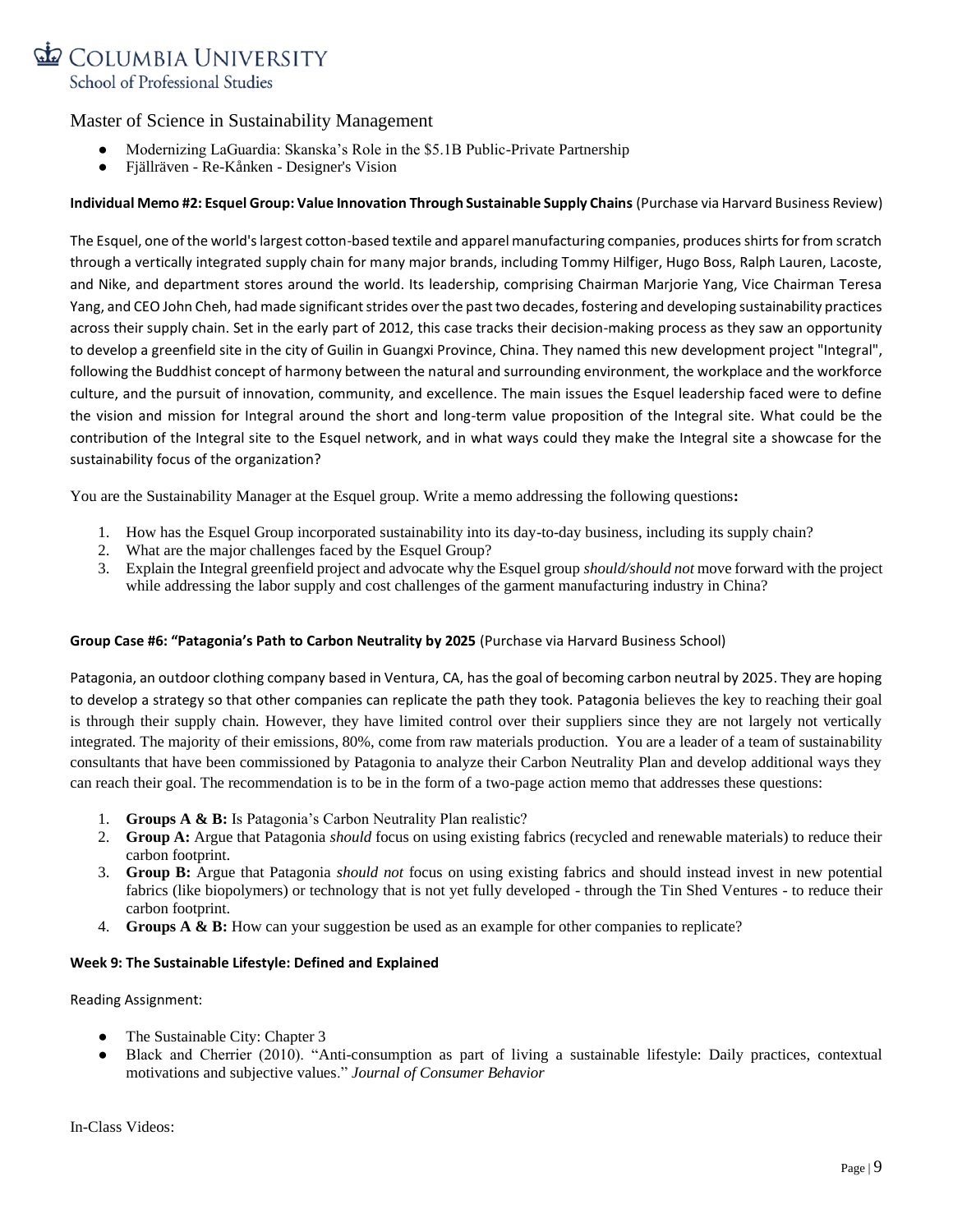

- [The High Line: NYC's Garden in the Sky](https://www.youtube.com/watch?v=2HRW7j70tt8)
- [We Asked Young People What Sustainable Living Means to Them. Here's What They Said.](https://www.un.org/sustainabledevelopment/blog/2016/02/we-asked-young-people-what-sustainable-living-means-to-them-heres-what-they-said/)

## **Group Case #7: "Public Private Partnership for Green Space in NYC"** (Available on Canvas)

New York has some of the most highly visited and iconic public parks in the world. But what few of the millions of visitors realize is that many of the most famous green areas, such as Central Park and the High Line, are privately run and largely financed by private donations. It is a model that has been seen by some as an example to be reproduced and by others as a dangerous precedent that creates a two-tier system of well-funded parks in high-income areas, and underfunded parks in poorer ones. The Parks Commissioner, Mitchell Silver, has asked you, his Deputy Commissioner for Capital Projects, to develop an analysis of public private partnerships (PPPs) with the city's parks, and to consider how this model might or might not work in lower-income areas.

- 1. **Group A:** Present the argument *for* expanding the city's use of PPPs in the park system to lower-income areas. Use an example from Central Park to support your argument.
- 2. **Group B:** Present the argument *against* using PPPs in lower-income areas, and argue that it would be better to rely on public funding for these park systems. Use an example from the highline to support your argument.
- 3. **Groups A and B:** What are the political and managerial strengths and weaknesses of your recommendation?
- 4. **Groups A and B**: What are the cost and benefits of PPPs in New York City?

## **Group Case # 8: "Sustainable Urban Living"** (Chapter 10 of *The Sustainability City*, Available on Canvas)

The sharing economy, fueled by the Internet and the growth of peer-to-peer networks, is a growing model that is becoming more common among various sectors of the economy. Airbnb is one of the innovative companies to emerge using the sharing economy as their business model. Cities have many resources that can easily and effectively be redistributed and shared, but sharing economy services have also presented cities with unprecedented, complex questions.

Thus far, Airbnb has not worked closely with city governments when expanding to new areas, and has largely challenged any city governments that have opposed their operations or tried to enforce regulations. You are part of a team that works for Greg Greeley, President of Homes for Airbnb, and are helping him prepare for his meeting with Airbnb's CEO and head of Global Operations. Your team has been asked to recommend how closely and in what manner Airbnb should work with local governments, both in the U.S. and globally, moving forward. You have been asked to address the following questions:

- 1. **Group A**: Argue the Airbnb *should* work in close partnership with governments as it expands. Use an example from the case to support your argument
- 2. **Group B**: Argue that Airbnb *should not* work in close partnership with governments as it expands. Use an example from the case to support your argument
- 3. **Group A & B**: How should Airbnb account for the differences in types of government as it expands?
- 4. **Group A & B**: How might the sharing economy benefit or hurt the city?

**Week 10: No Class**

#### **Week 11: Sustainable Business and Finance**

Reading Assignment:

- Management Fundamentals: Chapter 6
- Haigh and Hoffman (2012). ["Hybrid organizations: The next chapter of sustainable business.](http://academiab.org/wp-content/uploads/2015/01/Hybrid-organizations_Organizational-Dynamics.pdf)" *Organizational Dynamics*
- CFO Research Services and Jones Lang LaSalle (2010). ["The Role of Finance in Environmental Sustainability Efforts.](http://www.greenprof.org/wp-content/uploads/2010/04/Role-of-Finance-in-Environmental-Sustainability.pdf)"

In-Class Video:

• [Delivering Impact: Sustainable Business & Finance at Bloomberg](https://www.youtube.com/watch?v=tuz9Teron5w)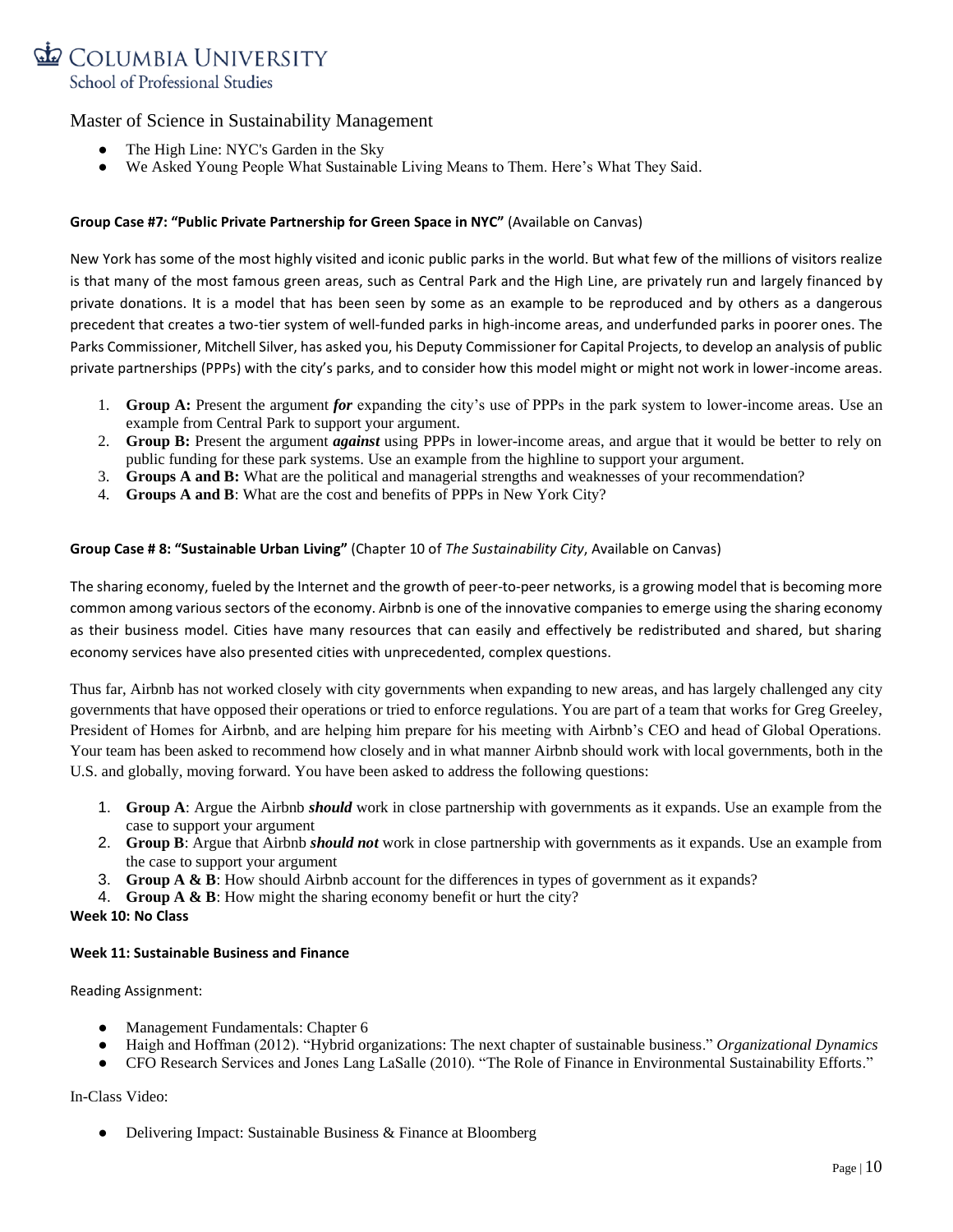

# **Individual Memo #3: Poppy Barley: Weighing the Costs and Benefits of Sustainability Certification** (Purchase via Harvard Business Review)

In November 2016, the co-founders of Poppy Barley Inc. (Poppy Barley) had just finished discussing the company's fiscal projections and sustainability goals for the upcoming 2017 year. Poppy Barley, a made-to-measure footwear retailer in Edmonton, Alberta, had grown rapidly. The co-founders, who were sisters, wanted to further both their product line and their commitments to corporate sustainability. Would becoming certified as a sustainable business publicize their commitments and values, and improve their triple bottom line? If so, which certification should they choose? On the other hand, given the company's growth stage, would directing finite resources toward certification detract from other important business areas? You are a sustainability consultant hired by the Poppy Barley company, write a memo addressing to the owners of the company that includes answers to the following questions:

- 1. How has Poppy Barley incorporated sustainability into its business and what features make the company stand apart in the made-to-measure shoe market?
- 2. What are the company's 2017 sustainability goals and why would a third party sustainability certification be worth it, keeping in mind the limited resources and customer satisfaction?
- 3. Evaluate the three options given for obtaining a sustainability certificate and suggest which option the company should go for.
- 4. What are other ways other than sustainability certification through which the company can enhance their sustainability?

## **Week 12: The Centrality of Energy: Moving from Fossil Fuels to Renewable Energy**

Reading Assignment:

- Sustainability Policy: Hastening the Transition to a Cleaner Economy: Chapter 4
- International Energy Agency. (2016). ["World Energy Outlook 2016, Executive Summary.](https://www.iea.org/publications/freepublications/publication/WorldEnergyOutlook2016ExecutiveSummaryEnglish.pdf)"

## In-Class Video:

• [Microgrids: Evolving the Power Grid](https://www.youtube.com/watch?v=cVuQsskKlTk)

## **Group Case #9: "The Building of the Smart Grid"** (Chapter 8 of *The Sustainable City*, Available on Canvas)

Your consulting firm has been hired by the U.S. Department of Energy to work on developing a set of recommendations for strengthening the nation's energy policy. The DOE acknowledges that the centralized power grid is not perfect, and that it faces risk from natural disasters, as well as physical and cyber-attacks. Wide-ranging blackouts have the power to cripple our economy and disrupt livelihoods. The DOE has specifically asked you to look at the feasibility of microgrid development, and wants guidance on how microgrids can be implemented most effectively in the United States. Consider the following in your recommendation:

- 1. **Group A:** Argue that the U.S. government *should* pursue the development of microgrids. Which stakeholders (e.g., local government, state government, and public utility companies) should be included?
- 2. **Group A:** What are the benefits of microgrids? Use at least one example from the case to support your answer.
- 3. **Group B:** Argue that the U.S. government *should not* pursue the development of microgrids.
- 4. **Group B:** What challenges must be overcome in the development of microgrid infrastructure? Use at least one example from the case to support your answer.
- 5. **Groups A & B:** What is the role of renewable energy in your recommendation?

#### **Group Case #10: "Nuclear Power and the Japanese Earthquake of 2011"** (Available on Canvas)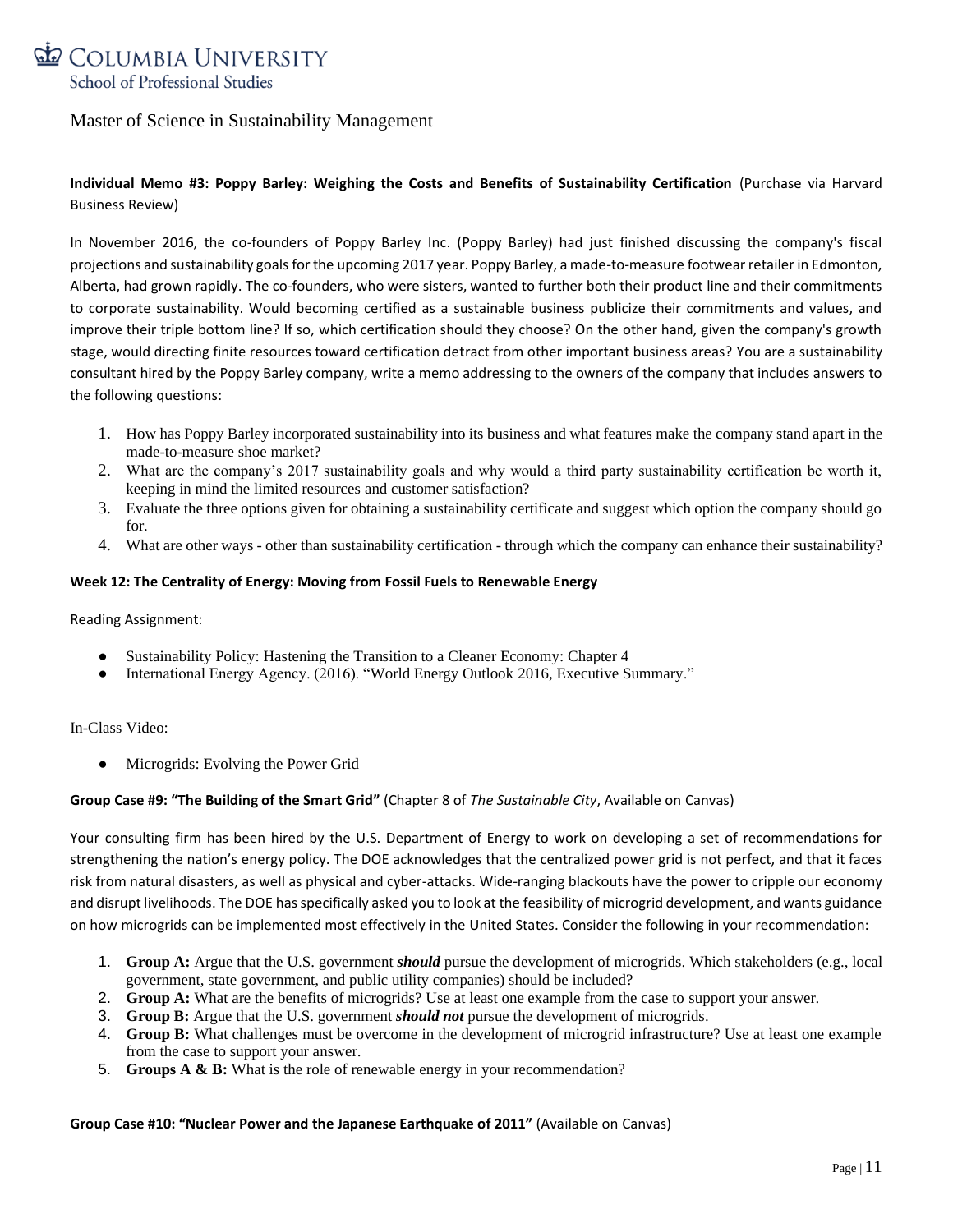

This case study discusses the factors that led to the Fukushima Daiichi nuclear disaster in 2011, when a series of equipment failures and nuclear meltdowns released radioactive chemicals from the power plant, resulting in a level-7 nuclear crisis. The case study chronicles the chronology of the accident and the history of the plant; and it examines Japan's historical dependence on nuclear power, Japanese nuclear power regulation, and the politics of nuclear power in Japan. *More info [here](https://www.youtube.com/watch?v=Dqkvv1dyFAQ).*

You are the Japanese Minister of Energy, and the Japanese Prime Minister has asked you to form a team to come up with a ten-year energy plan for Japan. He is particularly concerned about the use of nuclear power – on the one hand, the country is heavily dependent on nuclear energy sources, but on the other hand, he does not want to see a second nuclear catastrophe. In addition, many Japanese citizens oppose restarting reactors that have been offline since the disaster.

- 1. **Group A:** Present the case *for* maintaining nuclear power as a primary source of energy in Japan's energy plan over the next ten years.
- 2. **Group B:** Present the case *against* maintaining nuclear power as a primary source of energy in Japan's energy plan over the next ten years.
- 3. **Groups A and B:** How will your position increase or decrease greenhouse gas emissions? What are the economic challenges associated with your energy plan? How do you propose to overcome these challenges?
- 4. **Groups A and B:** How will you address the safety concerns of citizens of your plan?

## **Week 13: Sustainability Metrics, Management Innovation, and Quality Management**

Reading Assignment:

- Management Fundamentals: Chapter 5
- Sustainability Policy: Hastening the Transition to a Cleaner Economy: Chapter 6
- Schwarz, J., B. Beloff and E. Beaver. (2002). ["Use sustainability metrics to guide decision-making.](http://people.clarkson.edu/~wwilcox/Design/sustain.pdf)" *[Chemical Engineering](http://www.allbusiness.com/chemical-engineering-progress/41643-1.html)  [Progress.](http://www.allbusiness.com/chemical-engineering-progress/41643-1.html)* (Canvas)

In-Class Videos:

- [The Sustainability Scorecard, by Bloomerang](https://www.youtube.com/watch?v=CORtC_GZlKk)
- [Our 2018 Unilever Sustainable Living Plan Progress: Eight Years of Pioneering and Learning](https://www.youtube.com/watch?v=7PmfqOd_zgQ)

## **Group Case #11: "Natura Cosméticos, S.A."** (Purchase via Harvard Business School)

A cosmetics company with a strong brand, robust growth in international and domestic markets, and premium price and margins, Natura was consistently rated as one of the preferred places to work in Brazil. Its focus on social and environmental responsibility was a source of innovation; strong employee motivation contributed to the company's superior productivity and market share gain in Brazil's cosmetics, fragrances, and toiletries (CF&T) industry. By 2009, Natura's direct sales business model generated income for over 1 million people in Brazil and Latin America. Natura was the first organization in Brazil to produce an integrated report. Senior leadership was convinced that Natura's success over the years had been aided by its corporate responsibility and strategy to continuously seek improvements in both financial and nonfinancial (environmental, social, and governance) performance. You are an analyst reporting to Rodolfo Guttilla, Director of Corporate Affairs for Natura, and he's asked you to help him prepare for his meeting with key stakeholders to discuss the future of integrated reporting at Natura. Guttilla has emphasized the need for a more integrated report that will promote the actions needed to develop and implement innovative solutions to the company's sustainability challenges. Please address the following issues:

- 1. **Group A:** Argue that the best strategy moving forward in order to solve problems and improve their reporting process is to expand the groups of stakeholders to continue solving problems. Provide a strategy to use stakeholder engagement to solve a problem the company is facing
- 2. **Group B:** Argue that the best strategy moving forward is to focus on the use of Web-based technologies to promote the organization's integrated reporting and sustainability objectives while solving problems. Provide two strategies for how Natura will do this.